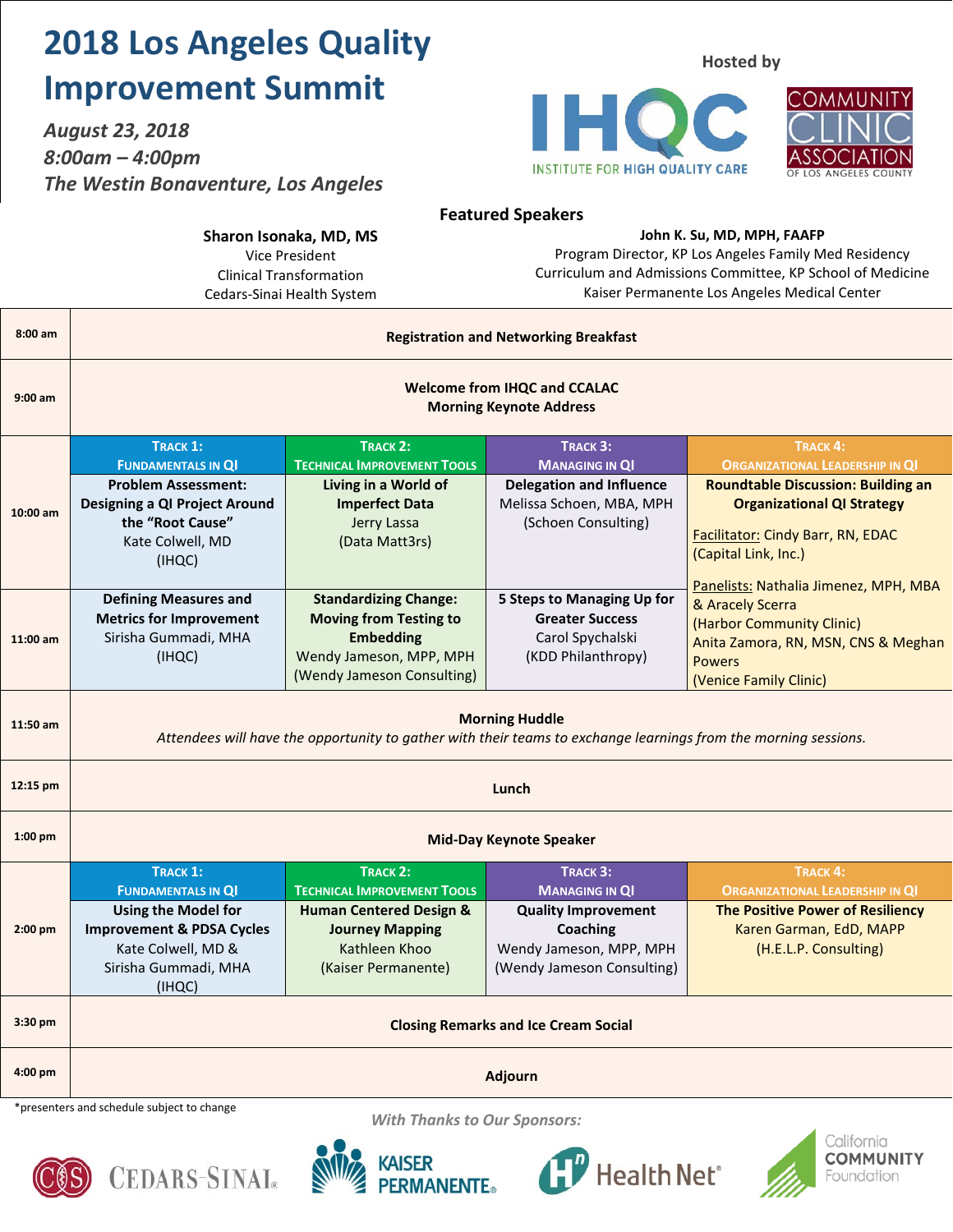## **Track 1: Fundamentals in Quality Improvement**

### WHO SHOULD PARTICIPATE IN THIS TRACK?

Anyone new to quality and process improvement and/or interested in a 1-day refresher on these fundamental tools and approaches. Past participants have come from many roles at a health center including providers, nurses, medical assistants, clinic managers, billing, quality, and board members. Please note that, while attendees are welcome to float between tracks throughout the day, we encourage those interested in IHQC's Fundamentals in QI to attend all three sessions listed in Track 1 as they will be designing a small scale improvement project to test back at their organization.

#### **Session 1A: Problem Assessment**

Taking on an improvement project may seem overwhelming and it can be hard to know how to begin. Using IHI's Model for Improvement framework, this session will introduce specific tools and strategies that will help participants understand their current systems and processes, identify and dig deeper into potential problems, and highlight areas of focus in future improvement efforts.

*Presenter: Kate Colwell, MD, Institute for High Quality Care*

#### **Session 1B: Measurement for Improvement**

Once you have an idea of the problems you'd like to address in your clinic, you'll need to ensure that your improvement efforts make a valuable impact. Building upon the problem assessment break out, participants in this session will learn to measure for improvement by selecting meaningful measures and developing a data collection plan.

*Presenter: Sirisha Gummadi, MHA, Institute for High Quality Care*

#### **Session 1C: PDSA's and Rapid Cycle Improvement**

Change efforts often take time and involve many phases. This session aims to make change more manageable, by highlighting techniques that will break down your changes, allow you to test on a small-scale, and give you strategies to operationalize an improvement project through the rapid-cycle plan-do-study-act model.

*Presenters: Kate Colwell, MD and Sirisha Gummadi, MHA, Institute for High Quality Care*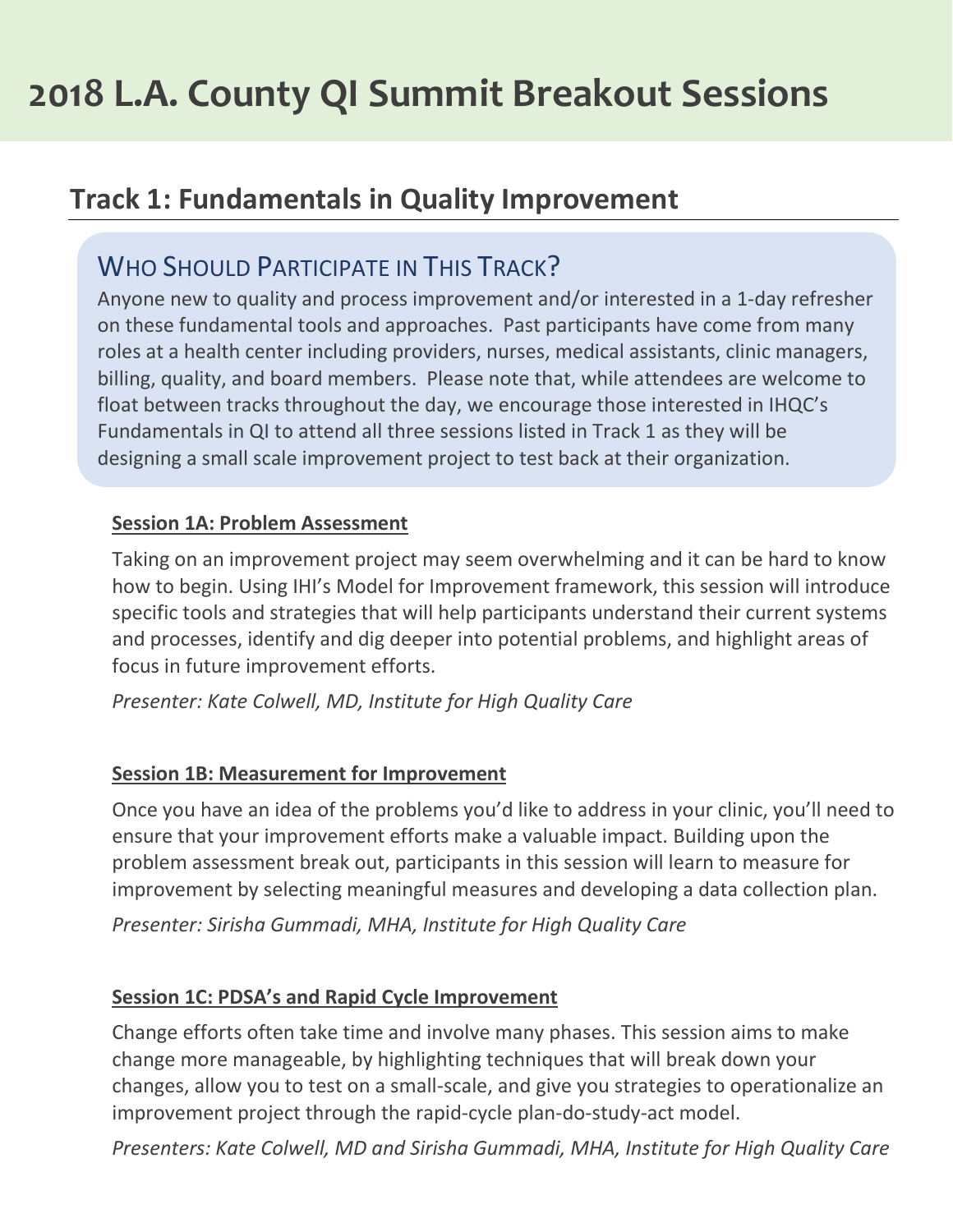## **Track 2: Technical Improvement Skills**

### WHO SHOULD PARTICIPATE IN THIS TRACK?

This track is designed for individuals who find themselves participating on, or managing, improvement teams (e.g., quality managers, quality associates, nurses, clinic managers, providers, IT and billing).

### Session 2A: Living in a World of Imperfect Data

Much as we may love the wealth of data available from our IT systems and the abundance of possibilities it presents, often we become paralyzed in moving forward if the data is not 100% accurate. This session will present a friendly framework for assessing your data situation and a balanced approach for getting past perfectionist tendencies to make use of the data we have, not the data we wish we had.

*Presenter: Jerry Lassa, MS, Data Matt3rs*

#### Session 2B: Standardizing Change

As you shift from testing changes to implementing them across your organization, you need approaches and tools to make sure those improvements spread and stick. In this session, you will learn how to influence others to adopt change through personal, social and structural supports, and make a plan to apply at least one effective tool to a specific change getting rolled out at your organization.

*Presenter: Wendy Jameson, MPP, MPH, Wendy Jameson Consulting*

#### Session 2C: Human-Centered Design & Journey Mapping

One of the new innovation frameworks that is being adopted more and more frequently in the healthcare sector is Human Centered Design. In this session participants will learn about the Human-Centered Design (HCD) method of creative problem solving and explore one HCD tool that is particularly relevant to quality and process improvement – Journey Mapping.

*Presenter: Kat Khoo, Innovation & Design Lead for LAMC Consulting Services, Kaiser Permanente*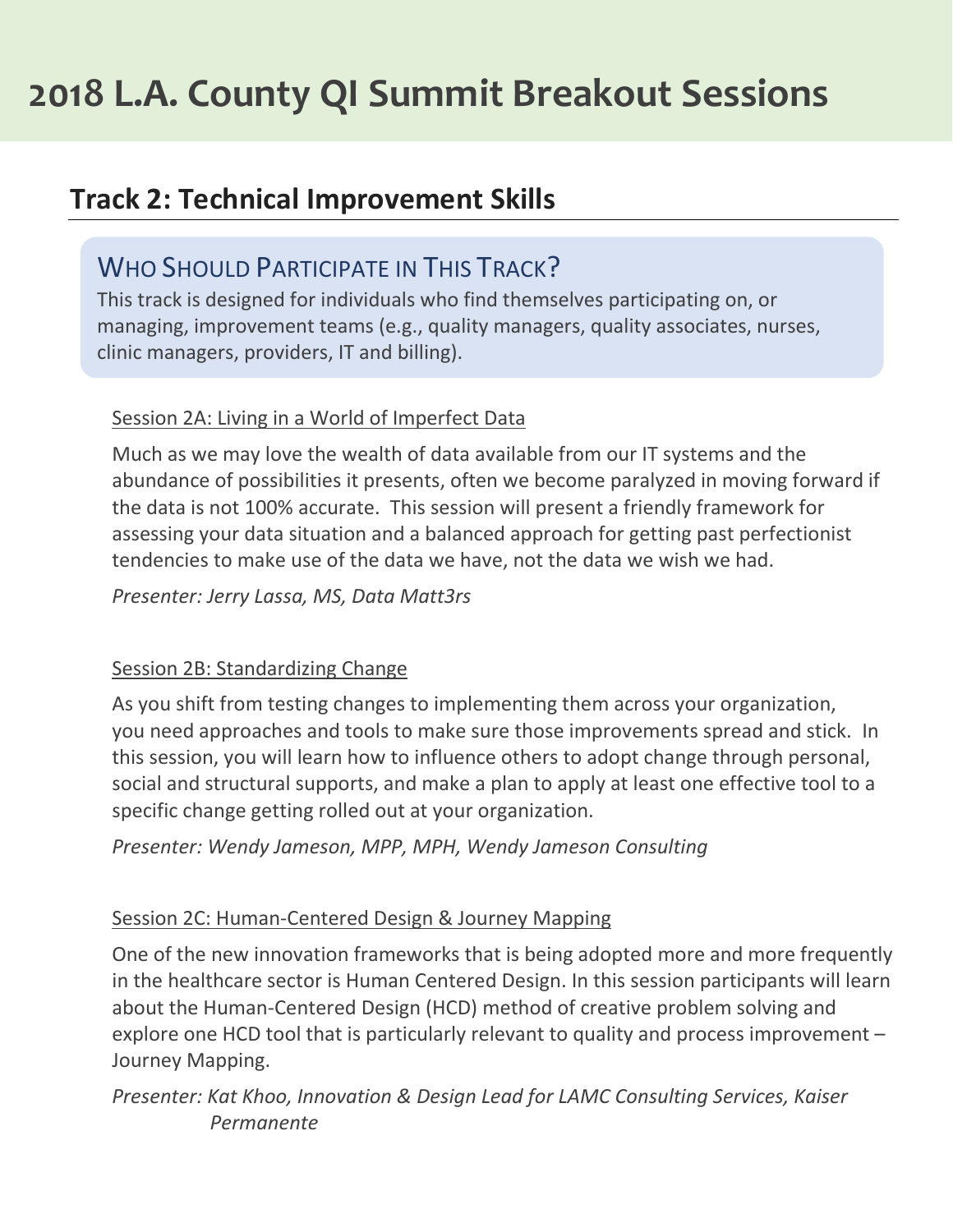## **Track 3: Managing QI Skills**

## WHO SHOULD PARTICIPATE IN THIS TRACK?

The sessions in this track explore skills that are needed by those managing and leading quality and process improvement activities and initiatives within their organization (e.g., quality managers, quality associates, nurses, case managers, health educators).

#### **Session 3A: Influencing Others for Change**

A majority of change efforts will fail – by some estimates over 75% - often due to the lack of engagement of others. As QI staff, you may not have direct authority over those that are critical to the success of your change effort. This session will focus on how to effectively engage others in your QI and change efforts and give you the skills needed to exercise influence and gain commitment for sustainable change.

*Presenter: Melissa Schoen, MBA, MPH, Schoen Consulting*

#### **Session 3B: Five Steps to Managing Up for Greater Success**

In this interactive session, attendees will hone their skills for managing leadership, peer and employee relationships for greater personal and organizational success. With a primary focus on managing up, this session is grounded in the practical tips, language and techniques that facilitate greater impact and influence within an organization. Attendees will participate in group discussion and exercises to put these skills to immediate use.

*Presenter: Carol Spychalski, KDD Philanthropy*

#### **Session 3C: Coaching Skills for QI**

Participants will have the opportunity to explore and practice skills that enable you to engage others in active improvement work—to identify problems, generate solutions and adopt and spread changes. You can use these skills in any role or position; you don't have to have "coach" in your title to use these effective coaching skills, as they apply to any situation involving improvement, change and transformation.

*Presenter: Wendy Jameson, MPP, MPH, Wendy Jameson Consulting*